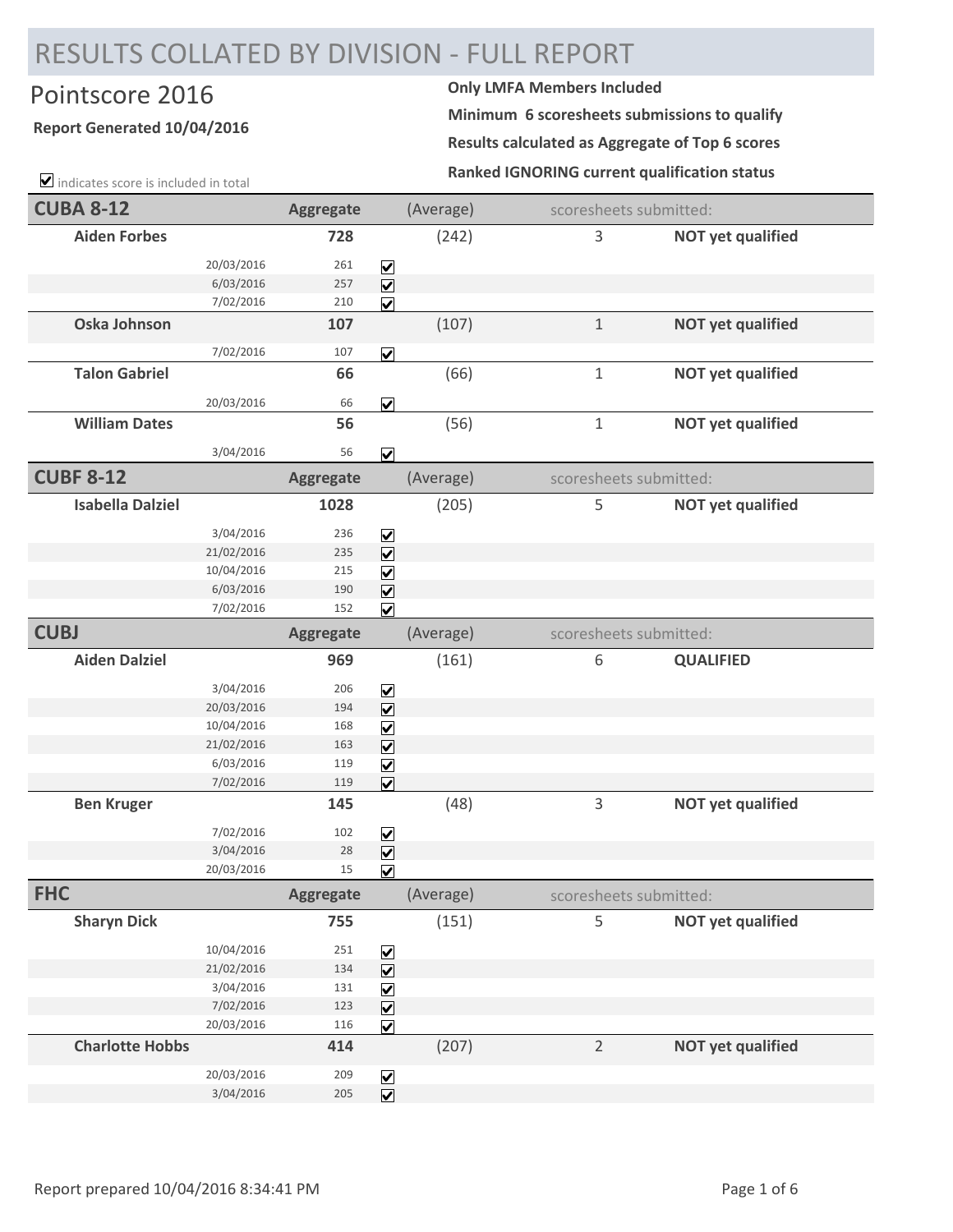|    | <b>Yolandie Goodyear</b>  |                          | 297        |                                                    | (74)      | 4              |                        | <b>NOT yet qualified</b> |
|----|---------------------------|--------------------------|------------|----------------------------------------------------|-----------|----------------|------------------------|--------------------------|
|    |                           |                          |            |                                                    |           |                |                        |                          |
|    |                           | 6/03/2016<br>3/04/2016   | 91<br>85   | $\blacktriangledown$                               |           |                |                        |                          |
|    |                           | 20/03/2016               | 71         | $\overline{\mathbf{v}}$                            |           |                |                        |                          |
|    |                           | 7/02/2016                | 50         | $\blacktriangledown$<br>$\overline{\mathbf{v}}$    |           |                |                        |                          |
|    |                           |                          |            |                                                    |           |                |                        |                          |
| HC |                           |                          | Aggregate  |                                                    | (Average) |                | scoresheets submitted: |                          |
|    | <b>Robin Dalziel</b>      |                          | 1538       |                                                    | (256)     | 6              |                        | <b>QUALIFIED</b>         |
|    |                           | 20/03/2016               | 279        | $\blacktriangledown$                               |           |                |                        |                          |
|    |                           | 3/04/2016                | 279        | $\overline{\mathbf{v}}$                            |           |                |                        |                          |
|    |                           | 10/04/2016               | 270        | $\blacktriangledown$                               |           |                |                        |                          |
|    |                           | 21/02/2016               | 269        | $\overline{\mathbf{v}}$                            |           |                |                        |                          |
|    |                           | 7/02/2016                | 237        | $\overline{\mathbf{v}}$                            |           |                |                        |                          |
|    |                           | 6/03/2016                | 204        | $\overline{\mathbf{v}}$                            |           |                |                        |                          |
|    | <b>Matthew Constantin</b> |                          | 1351       |                                                    | (225)     | 6              |                        | <b>QUALIFIED</b>         |
|    |                           | 21/02/2016               | 254        | $\overline{\mathbf{v}}$                            |           |                |                        |                          |
|    |                           | 3/04/2016                | 250        | $\overline{\mathbf{v}}$                            |           |                |                        |                          |
|    |                           | 10/04/2016               | 235        | $\overline{\mathbf{v}}$                            |           |                |                        |                          |
|    |                           | 20/03/2016               | 231        | $\overline{\mathbf{v}}$                            |           |                |                        |                          |
|    |                           | 6/03/2016                | 204        | $\boxed{\blacktriangledown}$                       |           |                |                        |                          |
|    |                           | 7/02/2016                | 177        | $\overline{\mathbf{v}}$                            |           |                |                        |                          |
|    | <b>Michael McRae</b>      |                          | 1299       |                                                    | (259)     | 5              |                        | <b>NOT yet qualified</b> |
|    |                           |                          |            |                                                    |           |                |                        |                          |
|    |                           | 3/04/2016                | 273        | $\blacktriangledown$                               |           |                |                        |                          |
|    |                           | 6/03/2016                | 267        | $\overline{\mathbf{v}}$                            |           |                |                        |                          |
|    |                           | 7/02/2016                | 255        | $\blacktriangledown$                               |           |                |                        |                          |
|    |                           | 20/03/2016               | 254        | $\overline{\mathbf{V}}$                            |           |                |                        |                          |
|    |                           | 10/04/2016               | 250        | $\overline{\mathbf{v}}$                            |           |                |                        |                          |
|    | <b>James Cooze</b>        |                          | 1109       |                                                    | (277)     | $\overline{4}$ |                        | <b>NOT yet qualified</b> |
|    |                           | 6/03/2016                | 282        | $\blacktriangledown$                               |           |                |                        |                          |
|    |                           | 3/04/2016                | 278        | $\boxed{\blacktriangledown}$                       |           |                |                        |                          |
|    |                           | 10/04/2016               | 276        | $\blacktriangledown$                               |           |                |                        |                          |
|    |                           | 7/02/2016                | 273        | $\overline{\mathbf{v}}$                            |           |                |                        |                          |
|    | <b>Fenn Wells</b>         |                          | 1078       |                                                    | (269)     | 4              |                        | <b>NOT yet qualified</b> |
|    |                           |                          |            |                                                    |           |                |                        |                          |
|    |                           | 3/04/2016                | 284        | $\boxed{\checkmark}$                               |           |                |                        |                          |
|    |                           | 21/02/2016<br>10/04/2016 | 276        | $\overline{\mathbf{v}}$                            |           |                |                        |                          |
|    |                           | 20/03/2016               | 273<br>245 | $\overline{\mathbf{v}}$<br>$\overline{\mathbf{v}}$ |           |                |                        |                          |
|    |                           |                          |            |                                                    |           |                |                        |                          |
|    | <b>Colin Reichel</b>      |                          | 952        |                                                    | (238)     | $\overline{4}$ |                        | <b>NOT yet qualified</b> |
|    |                           | 3/04/2016                | 261        | $\blacktriangledown$                               |           |                |                        |                          |
|    |                           | 21/02/2016               | 242        | $\overline{\mathbf{v}}$                            |           |                |                        |                          |
|    |                           | 20/03/2016               | 240        | $\blacktriangledown$                               |           |                |                        |                          |
|    |                           | 10/04/2016               | 209        | $\overline{\mathbf{v}}$                            |           |                |                        |                          |
|    | <b>Craig Forbes</b>       |                          | 931        |                                                    | (232)     | $\sqrt{4}$     |                        | <b>NOT yet qualified</b> |
|    |                           | 20/03/2016               | 262        |                                                    |           |                |                        |                          |
|    |                           | 6/03/2016                | 253        | $\blacktriangledown$                               |           |                |                        |                          |
|    |                           | 10/04/2016               | 240        | $\overline{\mathbf{v}}$                            |           |                |                        |                          |
|    |                           | 7/02/2016                | 176        | $\triangledown$<br>$\overline{\mathbf{v}}$         |           |                |                        |                          |
|    | <b>Stephen Bruce</b>      |                          | 598        |                                                    | (199)     | $\mathsf 3$    |                        | <b>NOT yet qualified</b> |
|    |                           |                          |            |                                                    |           |                |                        |                          |
|    |                           | 7/02/2016                | 206        | $\triangledown$                                    |           |                |                        |                          |
|    |                           | 3/04/2016                | 204        | $\overline{\mathbf{v}}$                            |           |                |                        |                          |
|    |                           | 6/03/2016                | 188        | $\overline{\mathbf{v}}$                            |           |                |                        |                          |
|    | <b>Paul Moxham</b>        |                          | 334        |                                                    | (167)     | $\overline{2}$ |                        | <b>NOT yet qualified</b> |
|    |                           | 21/02/2016               | 180        |                                                    |           |                |                        |                          |
|    |                           | 7/02/2016                | 154        | $\blacktriangledown$<br>$\overline{\mathbf{v}}$    |           |                |                        |                          |
|    |                           |                          |            |                                                    |           |                |                        |                          |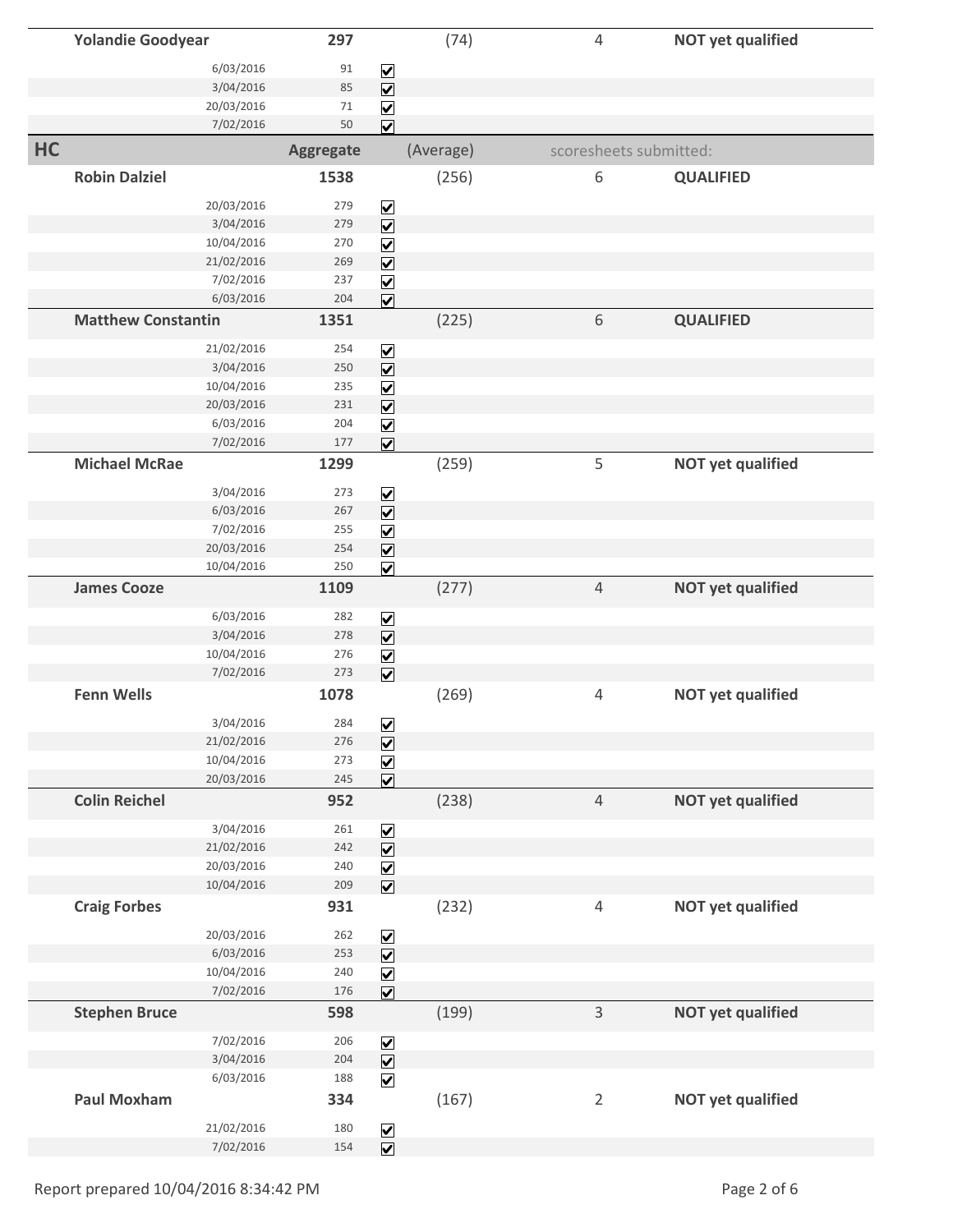| <b>Robert Lantry</b>   |                          | 249              |                                                         | (249)     | $\mathbf 1$    | <b>NOT yet qualified</b> |  |
|------------------------|--------------------------|------------------|---------------------------------------------------------|-----------|----------------|--------------------------|--|
|                        | 6/03/2016                | 249              | $\overline{\mathbf{v}}$                                 |           |                |                          |  |
| <b>Blaine Scarr</b>    |                          | 248              |                                                         | (248)     | $1\,$          | <b>NOT yet qualified</b> |  |
|                        |                          |                  |                                                         |           |                |                          |  |
|                        | 7/02/2016                | 248              | $\overline{\mathbf{v}}$                                 |           |                |                          |  |
| <b>John Shaw</b>       |                          | 243              |                                                         | (243)     | $\mathbf{1}$   | <b>NOT yet qualified</b> |  |
|                        | 21/02/2016               | 243              | $\overline{\mathbf{v}}$                                 |           |                |                          |  |
| <b>Damien Nicholls</b> |                          | 239              |                                                         | (239)     | $\mathbf 1$    | <b>NOT yet qualified</b> |  |
|                        | 6/03/2016                | 239              |                                                         |           |                |                          |  |
| <b>Steven Pricter</b>  |                          | 208              | $\overline{\mathbf{v}}$                                 | (208)     | $1\,$          | <b>NOT yet qualified</b> |  |
|                        |                          |                  |                                                         |           |                |                          |  |
|                        | 7/02/2016                | 208              | $\overline{\mathbf{v}}$                                 |           |                |                          |  |
| <b>Nathan McKerrow</b> |                          | 207              |                                                         | (103)     | $\overline{2}$ | <b>NOT yet qualified</b> |  |
|                        | 3/04/2016                | 144              | $\overline{\mathbf{v}}$                                 |           |                |                          |  |
|                        | 6/03/2016                | 63               | $\overline{\mathbf{v}}$                                 |           |                |                          |  |
| <b>Ben Johnson</b>     |                          | 179              |                                                         | (179)     | $\mathbf 1$    | <b>NOT yet qualified</b> |  |
|                        | 7/02/2016                | 179              | $\overline{\mathbf{v}}$                                 |           |                |                          |  |
| <b>Andrew Crew</b>     |                          | 122              |                                                         | (122)     | $\mathbf 1$    | <b>NOT yet qualified</b> |  |
|                        |                          |                  |                                                         |           |                |                          |  |
|                        | 7/02/2016                | 122              | $\overline{\mathbf{v}}$                                 |           |                |                          |  |
| <b>Toby Karakasch</b>  |                          | 97               |                                                         | (97)      | $\,1\,$        | <b>NOT yet qualified</b> |  |
|                        | 21/02/2016               | 97               | $\overline{\mathbf{v}}$                                 |           |                |                          |  |
| <b>MBO</b>             |                          | <b>Aggregate</b> |                                                         | (Average) |                | scoresheets submitted:   |  |
|                        |                          |                  |                                                         |           |                |                          |  |
| <b>Michael Firth</b>   |                          | 1064             |                                                         | (266)     | 4              | <b>NOT yet qualified</b> |  |
|                        |                          | 274              |                                                         |           |                |                          |  |
|                        | 21/02/2016<br>10/04/2016 | 266              | $\blacktriangledown$                                    |           |                |                          |  |
|                        | 7/02/2016                | 262              | $\overline{\mathbf{v}}$                                 |           |                |                          |  |
|                        | 6/03/2016                | 262              | $\blacktriangledown$<br>$\overline{\mathbf{v}}$         |           |                |                          |  |
| <b>Steven McNicoll</b> |                          | 1029             |                                                         | (257)     | $\overline{4}$ | <b>NOT yet qualified</b> |  |
|                        | 20/03/2016               | 277              |                                                         |           |                |                          |  |
|                        | 7/02/2016                | 255              | $\triangledown$<br>$\overline{\mathbf{v}}$              |           |                |                          |  |
|                        | 21/02/2016               | 251              | $\overline{\mathbf{v}}$                                 |           |                |                          |  |
|                        | 6/03/2016                | 246              | $\overline{\mathbf{v}}$                                 |           |                |                          |  |
| <b>Blaine Scarr</b>    |                          | 563              |                                                         | (281)     | $\overline{2}$ | <b>NOT yet qualified</b> |  |
|                        | 20/03/2016               | 283              |                                                         |           |                |                          |  |
|                        | 6/03/2016                | 280              | $\boxed{\blacktriangledown}$<br>$\overline{\mathbf{v}}$ |           |                |                          |  |
| <b>Jason Turner</b>    |                          | 512              |                                                         | (128)     | $\sqrt{4}$     | <b>NOT yet qualified</b> |  |
|                        | 21/02/2016               | 134              |                                                         |           |                |                          |  |
|                        | 20/03/2016               | 131              | $\blacktriangledown$<br>$\boxed{\blacktriangledown}$    |           |                |                          |  |
|                        | 7/02/2016                | 128              | $\overline{\mathbf{v}}$                                 |           |                |                          |  |
|                        | 3/04/2016                | 119              | $\overline{\mathbf{v}}$                                 |           |                |                          |  |
| <b>Brent Saunders</b>  |                          | 484              |                                                         | (242)     | $\overline{2}$ | <b>NOT yet qualified</b> |  |
|                        | 3/04/2016                | 250              | $\blacktriangledown$                                    |           |                |                          |  |
|                        | 20/03/2016               | 234              | $\overline{\mathbf{v}}$                                 |           |                |                          |  |
| <b>Michael Dick</b>    |                          | 117              |                                                         | (117)     | $\mathbf 1$    | <b>NOT yet qualified</b> |  |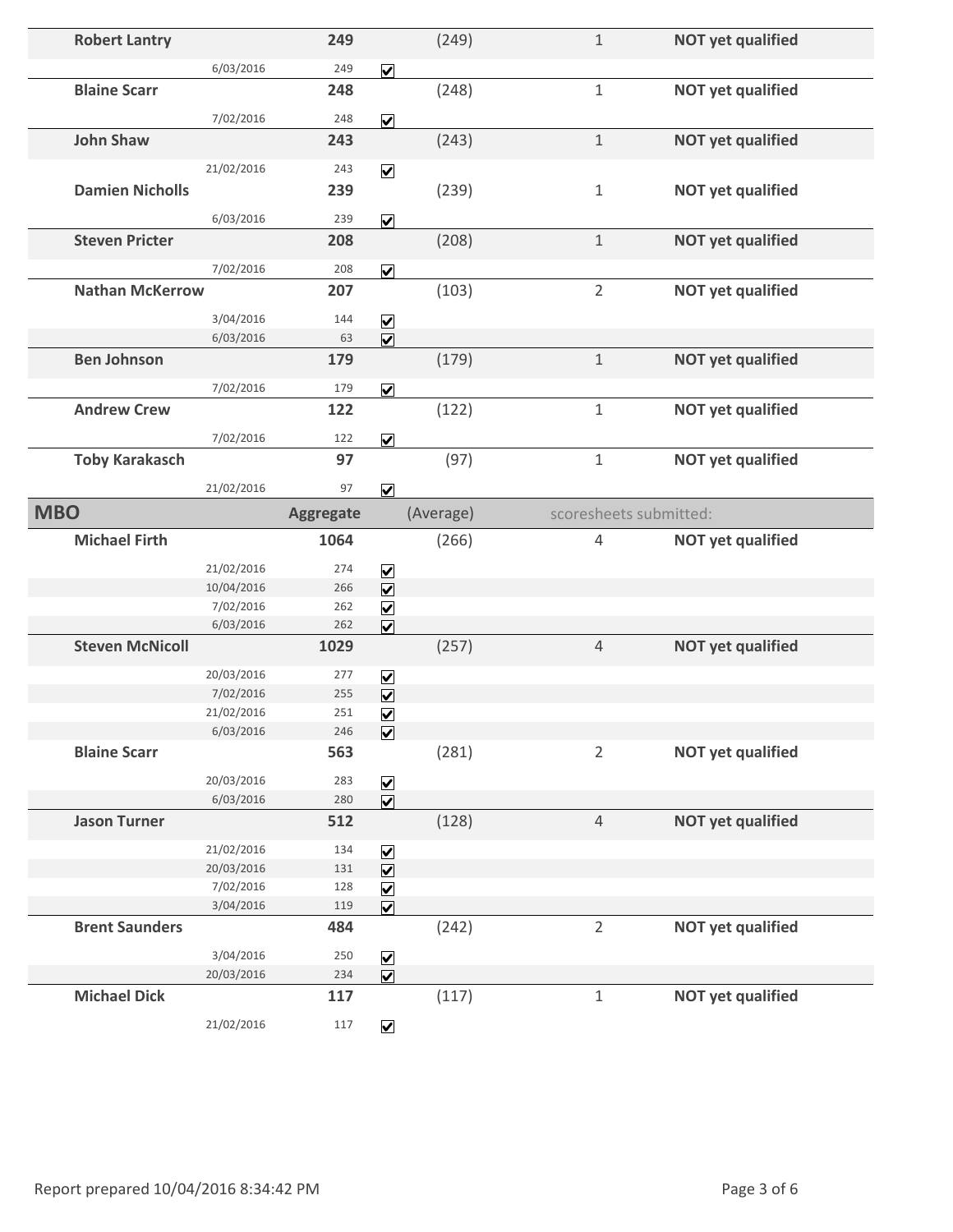| <b>MBR</b>               |            | <b>Aggregate</b> |                              | (Average) |                | scoresheets submitted:   |
|--------------------------|------------|------------------|------------------------------|-----------|----------------|--------------------------|
| <b>Colin Keene</b>       |            | 1518             |                              | (253)     | 6              | <b>QUALIFIED</b>         |
|                          | 20/03/2016 | 277              | $\blacktriangledown$         |           |                |                          |
|                          | 21/02/2016 | 268              | $\overline{\mathbf{v}}$      |           |                |                          |
|                          | 10/04/2016 | 259              | $\blacktriangledown$         |           |                |                          |
|                          | 6/03/2016  | 250              | $\overline{\mathbf{v}}$      |           |                |                          |
|                          | 3/04/2016  | 250              | $\blacktriangledown$         |           |                |                          |
|                          | 7/02/2016  | 214              | $\overline{\mathbf{v}}$      |           |                |                          |
| <b>Nick Harvey</b>       |            | 823              |                              | (274)     | 3              | <b>NOT yet qualified</b> |
|                          | 6/03/2016  | 282              | $\blacktriangledown$         |           |                |                          |
|                          | 21/02/2016 | 273              | $\overline{\mathbf{v}}$      |           |                |                          |
|                          | 20/03/2016 | 268              | $\overline{\mathbf{v}}$      |           |                |                          |
| <b>Pete Gabriel</b>      |            | 615              |                              | (153)     | 4              | <b>NOT yet qualified</b> |
|                          | 7/02/2016  | 244              | $\overline{\mathbf{V}}$      |           |                |                          |
|                          | 3/04/2016  | 139              | $\overline{\mathbf{V}}$      |           |                |                          |
|                          | 6/03/2016  | 120              | $\boxed{\blacktriangledown}$ |           |                |                          |
|                          | 20/03/2016 | 112              | $\overline{\mathbf{v}}$      |           |                |                          |
| <b>Kyle Fernley</b>      |            | 320              |                              | (160)     | $\overline{2}$ | <b>NOT yet qualified</b> |
|                          | 7/02/2016  | 203              | $\boxed{\mathbf{v}}$         |           |                |                          |
|                          | 20/03/2016 | 117              | $\overline{\mathbf{v}}$      |           |                |                          |
| <b>Blaine Scarr</b>      |            | 287              |                              | (287)     | $\mathbf 1$    | <b>NOT yet qualified</b> |
|                          | 10/04/2016 | 287              | $\overline{\mathbf{v}}$      |           |                |                          |
| <b>Eric Kruger</b>       |            | 276              |                              | (92)      | 3              | <b>NOT yet qualified</b> |
|                          | 20/03/2016 | 106              | $\blacktriangledown$         |           |                |                          |
|                          | 6/03/2016  | 91               | $\overline{\mathbf{v}}$      |           |                |                          |
|                          | 3/04/2016  | 79               | $\overline{\mathbf{v}}$      |           |                |                          |
| <b>Fenn Wells</b>        |            | 260              |                              | (260)     | $\mathbf{1}$   | <b>NOT yet qualified</b> |
|                          | 7/02/2016  | 260              | $\overline{\mathbf{v}}$      |           |                |                          |
| <b>MCU</b>               |            | <b>Aggregate</b> |                              | (Average) |                | scoresheets submitted:   |
| <b>Ronald Scott</b>      |            | 750              |                              | (187)     | 4              | <b>NOT yet qualified</b> |
|                          | 21/02/2016 | 257              | $\blacktriangledown$         |           |                |                          |
|                          | 20/03/2016 | 232              | $\boxed{\blacktriangledown}$ |           |                |                          |
|                          | 7/02/2016  | 185              | $\blacktriangledown$         |           |                |                          |
|                          | 3/04/2016  | 76               | $\overline{\mathbf{v}}$      |           |                |                          |
| <b>Paul Lovelock</b>     |            | 173              |                              | (173)     | $\,1\,$        | <b>NOT yet qualified</b> |
|                          | 7/02/2016  | 173              | $\overline{\mathbf{v}}$      |           |                |                          |
| <b>Stephen Beveridge</b> |            | 73               |                              | (73)      | $1\,$          | <b>NOT yet qualified</b> |
|                          | 6/03/2016  | 73               | $\overline{\mathbf{v}}$      |           |                |                          |
| <b>MSR</b>               |            | <b>Aggregate</b> |                              | (Average) |                | scoresheets submitted:   |
| <b>Mark Firth</b>        |            | 1207             |                              | (241)     | 5              | <b>NOT yet qualified</b> |
|                          | 21/02/2016 | 270              | $\boxed{\blacktriangledown}$ |           |                |                          |
|                          | 6/03/2016  | 266              | $\overline{\mathbf{v}}$      |           |                |                          |
|                          | 20/03/2016 | 265              | $\blacktriangledown$         |           |                |                          |
|                          | 10/04/2016 | 265              | $\overline{\mathbf{v}}$      |           |                |                          |
|                          | 3/04/2016  | 141              | $\boxed{\blacktriangledown}$ |           |                |                          |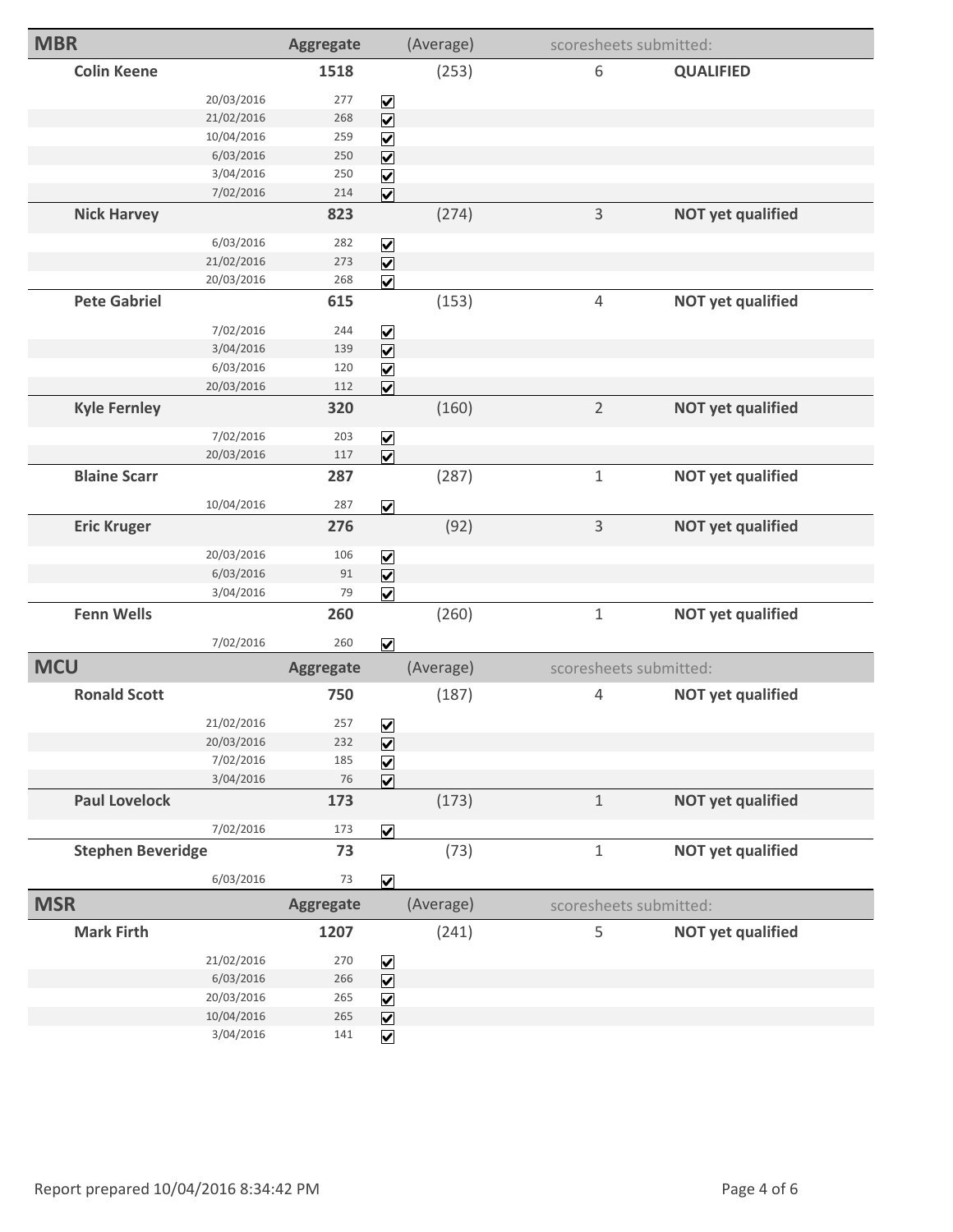|             | <b>Dion Minns</b>      |                          | 1084             |                                                                       | (216)     | 5                      | <b>NOT yet qualified</b> |
|-------------|------------------------|--------------------------|------------------|-----------------------------------------------------------------------|-----------|------------------------|--------------------------|
|             |                        | 21/02/2016               | 257              | $\overline{\mathbf{v}}$                                               |           |                        |                          |
|             |                        | 3/04/2016                | 255              | $\overline{\mathbf{v}}$                                               |           |                        |                          |
|             |                        | 10/04/2016               | 241              | $\boxed{\mathbf{v}}$                                                  |           |                        |                          |
|             |                        | 7/02/2016                | 208              | $\overline{\mathbf{v}}$                                               |           |                        |                          |
|             |                        | 20/03/2016               | 123              | $\overline{\mathbf{v}}$                                               |           |                        |                          |
|             | <b>Gary Young</b>      |                          | 738              |                                                                       | (246)     | 3                      | <b>NOT yet qualified</b> |
|             |                        | 3/04/2016                | 270              | $\blacktriangledown$                                                  |           |                        |                          |
|             |                        | 10/04/2016               | 235              | $\overline{\mathbf{v}}$                                               |           |                        |                          |
|             |                        | 6/03/2016                | 233              | $\overline{\mathbf{v}}$                                               |           |                        |                          |
|             | <b>Darrel Boon</b>     |                          | 512              |                                                                       | (170)     | 3                      | <b>NOT yet qualified</b> |
|             |                        | 20/03/2016<br>3/04/2016  | 185<br>176       | $\blacktriangledown$                                                  |           |                        |                          |
|             |                        | 6/03/2016                | 151              | $\overline{\mathbf{v}}$<br>$\overline{\mathbf{v}}$                    |           |                        |                          |
|             | <b>Steven McNicoll</b> |                          | 274              |                                                                       | (274)     | $\mathbf{1}$           | <b>NOT yet qualified</b> |
|             |                        |                          |                  |                                                                       |           |                        |                          |
|             |                        | 10/04/2016               | 274              | $\overline{\mathbf{v}}$                                               |           |                        |                          |
|             | <b>David Brewster</b>  |                          | 101              |                                                                       | (101)     | $\mathbf 1$            | <b>NOT yet qualified</b> |
|             |                        | 21/02/2016               | 101              | $\overline{\mathbf{v}}$                                               |           |                        |                          |
| <b>RU</b>   |                        |                          | <b>Aggregate</b> |                                                                       | (Average) | scoresheets submitted: |                          |
|             | <b>Paul Lovelock</b>   |                          | 780              |                                                                       | (195)     | 4                      | <b>NOT yet qualified</b> |
|             |                        | 20/03/2016               | 209              | $\blacktriangledown$                                                  |           |                        |                          |
|             |                        | 3/04/2016                | 208              | $\overline{\mathbf{v}}$                                               |           |                        |                          |
|             |                        | 6/03/2016                | 188              | $\blacktriangledown$                                                  |           |                        |                          |
|             |                        | 10/04/2016               | 175              | $\overline{\mathbf{v}}$                                               |           |                        |                          |
|             | <b>Vernon Dates</b>    |                          | 74               |                                                                       | (74)      | $1\,$                  | <b>NOT yet qualified</b> |
|             |                        | 3/04/2016                | 74               | $\overline{\mathbf{v}}$                                               |           |                        |                          |
| <b>SMC</b>  |                        |                          | <b>Aggregate</b> |                                                                       | (Average) | scoresheets submitted: |                          |
|             | <b>Noel Masterson</b>  |                          | 1380             |                                                                       | (230)     | 6                      | <b>QUALIFIED</b>         |
|             |                        |                          |                  |                                                                       |           |                        |                          |
|             |                        |                          |                  |                                                                       |           |                        |                          |
|             |                        | 21/02/2016               | 251              |                                                                       |           |                        |                          |
|             |                        | 6/03/2016                | 247              | $\overline{\underline{\mathsf{S}}}\underline{\underline{\mathsf{K}}}$ |           |                        |                          |
|             |                        | 3/04/2016                | 237              | $\blacktriangledown$                                                  |           |                        |                          |
|             |                        | 20/03/2016<br>10/04/2016 | 222<br>215       | $\boxed{\blacktriangledown}$                                          |           |                        |                          |
|             |                        | 7/02/2016                | 208              | $\blacktriangledown$                                                  |           |                        |                          |
|             | <b>Allan Park</b>      |                          | 1301             | $\overline{\mathbf{v}}$                                               | (216)     | 6                      | <b>QUALIFIED</b>         |
|             |                        | 21/02/2016               | 285              | $\blacktriangledown$                                                  |           |                        |                          |
|             |                        | 6/03/2016                | 272              | $\overline{\mathbf{v}}$                                               |           |                        |                          |
|             |                        | 20/03/2016               | 254              | $\blacktriangledown$                                                  |           |                        |                          |
|             |                        | 3/04/2016                | 254              | $\overline{\mathbf{v}}$                                               |           |                        |                          |
|             |                        | 7/02/2016                | 118              | $\blacktriangledown$                                                  |           |                        |                          |
|             |                        | 10/04/2016               | 118              | $\overline{\mathbf{v}}$                                               |           |                        |                          |
|             | <b>Bernard Malone</b>  |                          | 317              |                                                                       | (158)     | $\overline{2}$         | <b>NOT yet qualified</b> |
|             |                        | 3/04/2016                | 168              |                                                                       |           |                        |                          |
|             |                        | 20/03/2016               | 149              | $\overline{\underline{\mathsf{S}}}\underline{\underline{\mathsf{K}}}$ |           |                        |                          |
| <b>TRAD</b> |                        |                          | <b>Aggregate</b> |                                                                       | (Average) | scoresheets submitted: |                          |
|             | <b>Allan McKerrow</b>  |                          | 580              |                                                                       | (145)     | 4                      | <b>NOT yet qualified</b> |
|             |                        | 21/02/2016               | 161              | $\boxed{\blacktriangledown}$                                          |           |                        |                          |
|             |                        | 3/04/2016                | 158              | $\overline{\mathbf{v}}$                                               |           |                        |                          |
|             |                        | 10/04/2016<br>7/02/2016  | 142<br>119       | $\boxed{\blacktriangledown}$<br>$\overline{\mathbf{v}}$               |           |                        |                          |